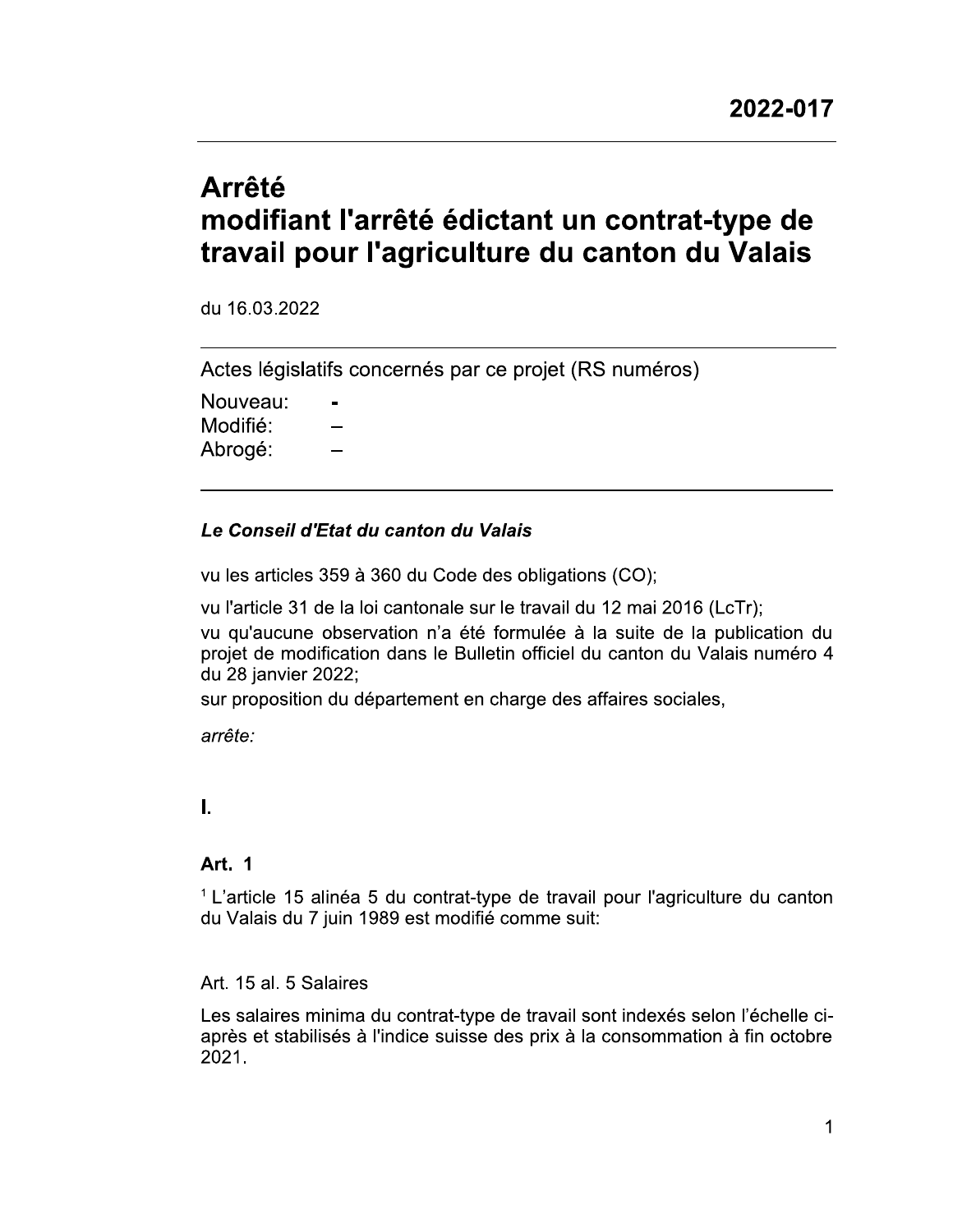Responsable d'exploitation avec formation supérieure ou formation jugée équivalente et occupant régulièrement des collaboratrices ou des collaborateurs (personne responsable de l'engagement du personnel et des décomptes des salaires)

selon entente mais au minimum: Fr. 26.85

Chef d'équipe avec CFC ou justifiant d'au moins 4 ans d'expérience dans l'agriculture et ayant sous ses ordres au moins trois collaboratrices ou collaborateurs

dès la première année: Fr. 22.95

dès la deuxième année: Fr. 24.60

dès la troisième année: Fr. 25.70

Travailleur qualifié avec CFC ou diplôme d'école d'agriculture et travailleur justifiant de qualifications équivalentes dans l'agriculture

dès la première année: Fr. 19.15

dès la deuxième année: Fr. 20.25

dès la troisième année: Fr. 22.35

Travailleur qualifié avec attestation fédérale de formation professionnelle  $(AFP)$ 

dès la première année: Fr. 16.25

dès la deuxième année: Fr. 16.75

dès la troisième année: Fr. 17.25

Travailleur non qualifié

jusqu'à la fin du quatrième mois d'activité dans l'agriculture (périodes cumulées): Fr. 13.90

dès le cinquième mois d'activité dans l'agriculture: Fr. 13.90

dès le douzième mois d'activité dans l'agriculture: Fr. 14.55